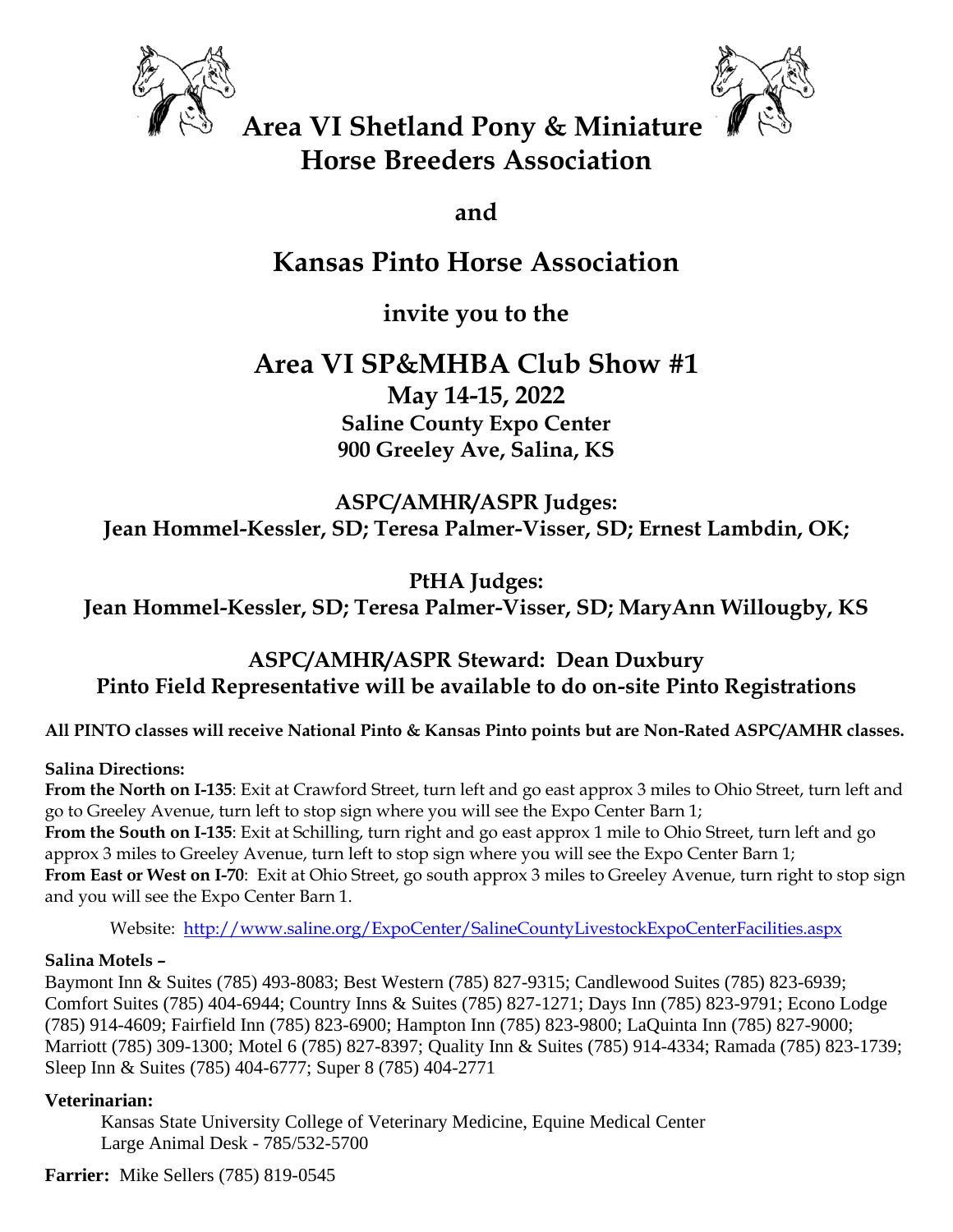## **SHOW FEES**

Pre-Entry Fees: Flat Fee \$75.00/animal in each division **OR** \$20.00/class (postmarked by closing date) Post Entry Fees: Flat Fee \$85.00/animal in each division **OR** \$25.00/class (postmarked after closing date) Pinto Class Fee: \$1 per class PINTO ONLY Stall Fee: \$45.00 per stall. Early arrival (before noon Friday)/late departure (Monday) additional \$20 per stall Jump Out: \$20.00 per horse (horses must be stalled if staying overnight) Camping: \$25.00 per night with electricity and water (see map) Stall Barn Hook-ups (110A Only): \$15.00 per night(see map) Shavings: \$7.00 per bag (may bring your own) Office Fee: \$10.00 per animal ASPC/AMHR/ASPR/NSPPR Office Fee: \$15 per animal Pinto (\$5/Pinto/Judge) Pre-Entry Deadline – Club Show #1 – April 30, 2022

## *~ ~ ~ LUNCH WILL BE ANNOUNCED EACH DAY~ ~ ~*

Send completed entry forms, a copy of ASPC/AMHR/ASPR/PtHA Registration Certificate and Pinto Master Entry Form if applicable for each horse/pony. Please copy front and back (if needed) to verify current owner/lessee. **Gelding status must be reflected on the registration certificate for the horse/pony to be shown!**  A horse/pony may be entered in all classes in the division for which it is qualified for the flat fee. Entries must be postmarked by closing date to avoid post entry fees. Horses/Ponies entered after closing date will be charged the post entry fee. **All monies and registration certificate copies must accompany entries. Entries received without payment will not be accepted until payment is received, thus being subject to the post entry fee instead of the normal fee**. Previously entered ponies may enter additional classes at the show with no penalty.

**Measuring**: The ASPC/AMHR Steward and Pinto Measurer will be available Friday from 5:00-8:00 pm and Saturday & Sunday as needed to measure ponies/horses. Ponies/horses with Permanent measurement cards and those with Annual measurement cards, ASPC/AMHR dated within the last 60 days, will **not** be required to measure. Foals will be measured if they do not have a current annual card. **ALL EXHIBITORS MUST CHECK IN WITH THE STEWARD/MEASURER BEFORE SHOW PACKETS WILL BE GIVEN OUT** – bring animal (if needed), registration papers (or photocopy) to measurement location. PAPERS MUST MATCH ENTRIES. When finished with the Steward/Measurer, take your signed measurement forms to the show office to obtain your show packet. **NO BACK NUMBERS WILL BE GIVEN OUT WITHOUT PROOF OF MEASUREMENT.**

**Health Requirements:** All out-of-state horses/ponies are required to have a negative Coggins test within 365 days and a valid Health Certificate (CVI) dated within 30 days of the show. Foals under 6 months of age are exempt from Coggins test requirements if accompanied by negative tested dam. If a permit for entry is required for movement into the state, the permit number shall be recorded on the CVI. The CVI is valid for no more than one (1) movement into the state, with one (1) copy accompanying the animals to their destination. The Area VI SP&MHBA or Kansas Pinto reserves the right to ask for an on-site Veterinary inspection, at the owner's expense, for any animal appearing to be in poor health.

**Championship/Stake Classes:** Performance Championship/Stake classes must be pre-entered and require an entry fee. Your horse/pony must have also competed in one of the qualifying classes to be eligible for the Championship/Stake class. See the ASPC/AMHR/ASPR Rulebook for qualifying classes.

**Designated Breaks: All Breaks shown in the show bill will be no more than FIVE (5) MINUTES unless announced as a Lunch Break. These are for the convenience of exhibitors showing multiple animals.**

**Two Minute Gate Call***:* The two minute gate call will be strictly enforced. No refunds will be given for missed classes.

**Tack Changes***:* A tack change, 5 minute maximum, must be requested at the in-gate **at least** one class prior to the class where the tack change is needed.

**Entry Refunds***:* A refund will be given only with a signed veterinary (equine) or doctor (human) certificate stating the exhibitor/horse/pony illness/injury. **THE CERTIFICATE MUST BEGIVEN TO THE SHOW MANAGER/SECRETARY AT TIME OF CHECK IN.** The refund will be for the entry fee(s) for that horse/pony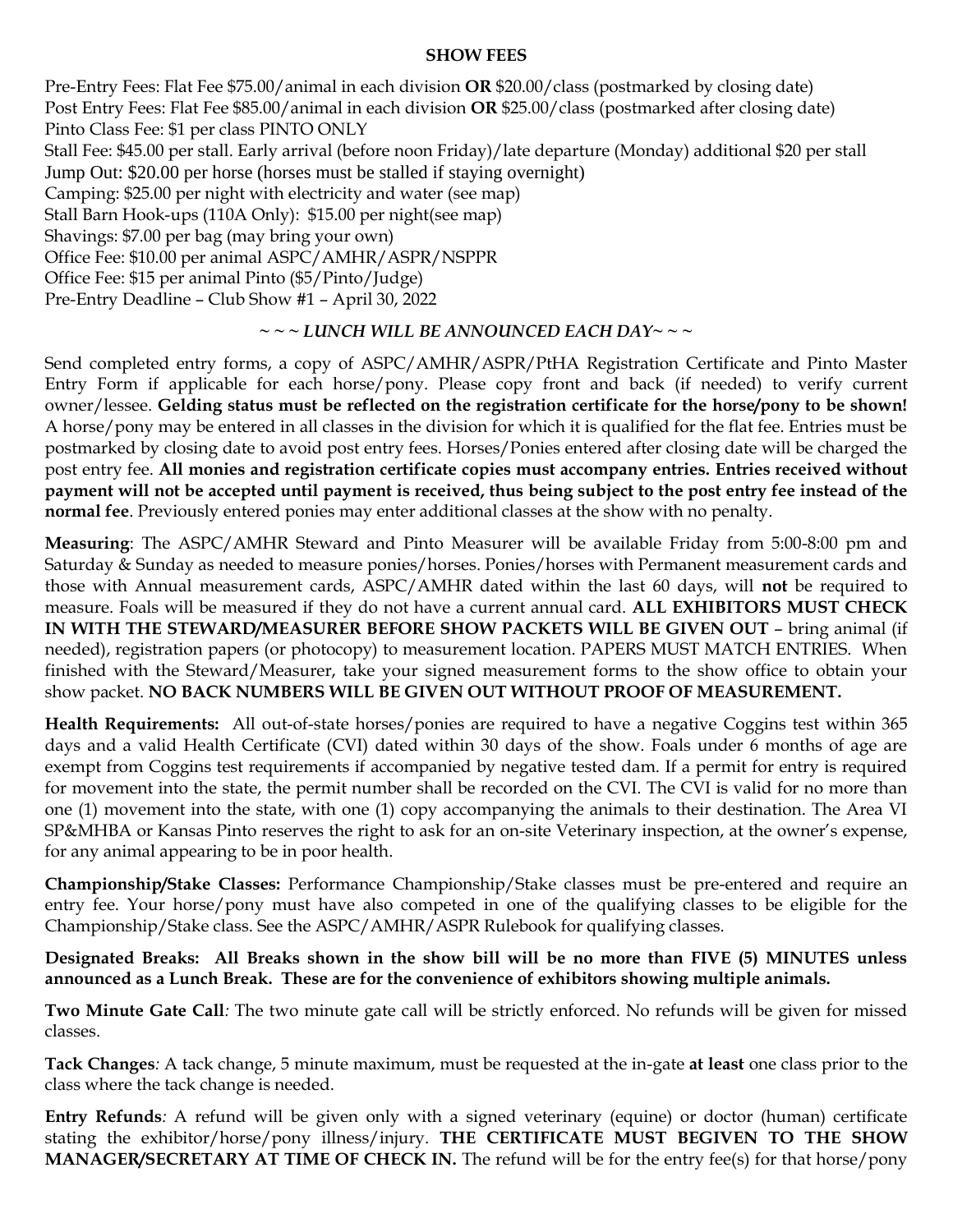only and will not include any other fees. Stall fees are non-refundable. **EXHIBITORS THAT DO NOT CHICK IN OR CHOOSE NOT TO SHOW HEALTHY HORSES WILL NOT HAVE ANY FEES REFUNDED!** 

**Adds/Scratches***:* It is preferred that all class adds and scratches be done prior to the start of the class, or 10 classes prior to that class if in the first ten classes of the day.

**Stall information:** No more than two animals are allowed per stall. bedding may be purchased with your entries and will be available for purchase on the grounds, or you may bring your own. Stalls will be available for your use from **3 PM Friday through Sunday evening**. **Any animals moving in before that time or staying past Sunday evening must make advanced arrangements with show management and will be charged an additional \$20 per stall fee for each**. Exhibitors are asked to check in at the Show Office or with the Barn Manager to obtain stall assignments before unloading.

**ASPC/AMHR/ASPR Amateur Exhibitors/Leased Horses/Ponies/Youth Exhibitors:** All exhibitors must have an Amateur Card to show in an Amateur class. Cards may be purchased from the ASPC/AMHR office or from the Show Steward. **Current owner/lessee name must be shown on the pony/horse registration certificate to show in an AMHR Amateur class**. A copy of the lease application/agreement is **not** acceptable. Youth exhibitors do not need a Youth Membership Card to show, but must have a Youth membership card to receive points, placings or awards from ASPC/AMHR. Youth Memberships are free from the ASPC/AMHR office or from the Show Steward, and are valid until the Youth turns 18. Helmets are required for all Youth Roadster, all mounted classes, must be ASTM/SEI certified.

**Pinto Exhibitors/Leased Horses/Ponies/Youth Exhibitors:** Each exhibitor, including Youth, must be a current PtHA member in good standing in order to show at a PtHA approved show. The owner(s) of each Pinto must be a member in good standing in order for said Pinto to show at a PtHA approved show. On-Site Membership Applications will be available in the Show Office.

**Food Concession:** Will be available on the grounds

**Camping:** Camping includes water and electrical hook ups and costs \$25.00 per night. Any trailer/camper plugged into a barn outlet will be charged \$15/night.

**Awards:** Ribbons will be awarded in each class for 1st–6th place, Grand/Reserve Champions and Driving Stakes Grand/Reserve. All Youth entries will receive a prize. Other awards may be available prior to show date.

*Area VI SP&MHBA Club Show Circuit Awards* – Area VI Club Show Exhibitors and their horses will be eligible for the following year-end High Point awards, sponsored by those listed. Points will be awarded to each exhibitor/horse combination based on the ASPC/AMHR point scale; exhibitors may be eligible with more than one horse; points from all Club Shows will be used to determine winners. Winners will be announced at the Annual Awards Banquet in the Spring.

High Point Youth 12 & Under, Miniature Under – High Point Youth 13-17, Miniature Under – Doug/Cheryl Johnson, RhoDale Family Farm High Point Amateur Miniature Under – High Point Youth 12 & Under, Miniature Over – Doug/Cheryl Johnson, RhoDale Family Farm High Point Youth 13-17, Miniature Over – Howard Franklin, Franklin Custom Saddles High Point Amateur Miniature Over – Kourtney Rayner, Prestige Miniatures & Shetlands High Point Youth Shetland – High Point Amateur Shetland – Bill/Lauralee Cunningham, Vali Mini Ranch

The Area VI SP&MHB Club Shows participates in the ASPC/AMHR Youth High Point Program and the ASPC/AMHR Amateur High Point Program.

*Pinto Horse Association of America/Kansas Pinto* – This show will award National Pinto Points and Kansas Pinto Points for all Pinto classes.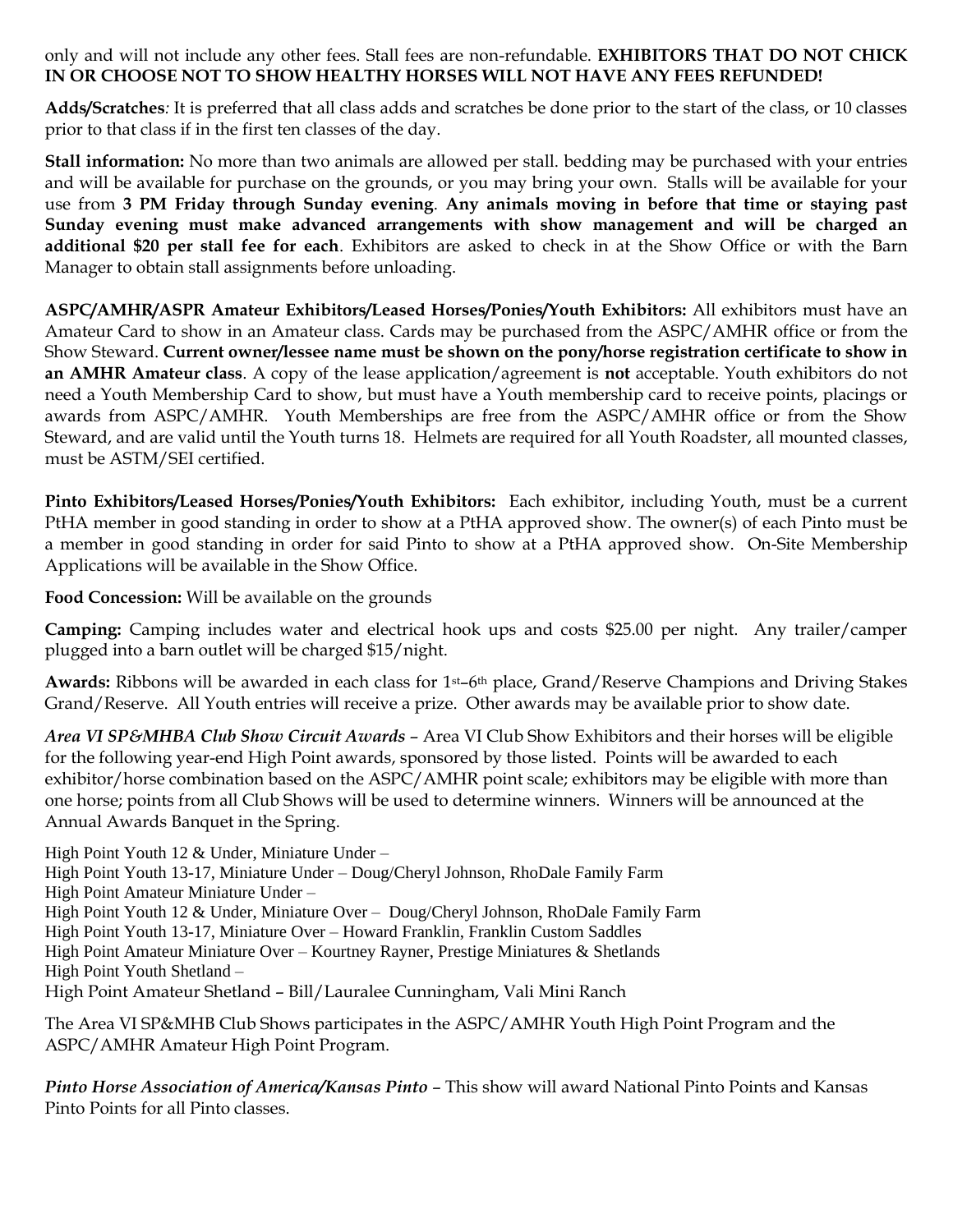**About the Area VI Shetland Pony & Miniature Horse Breeders' Association:** Area VI Shetland Pony & Miniature Horse Breeders Association is a non-profit club encompassing the states of Colorado, Iowa, Kansas, Minnesota, Nebraska, South Dakota, North Dakota, Wyoming, Manitoba & Western Ontario, organized to promote the Shetland Pony and Miniature Horse. We are a recognized club with the American Shetland Pony Club, Inc. and American Miniature Horse Registry. If you are not a current member of our Club, we invite you to join. We hope you enjoy the show and have a fun time. If you are not showing we would like to invite you to come and watch. Please check out our website at [http://www.area6club.com](http://www.area6club.com/) and our Facebook page at <http://www.facebook.com/pages/Area-VI-Shetland-Pony-Miniature-Horse-Breeders-Association/355451981832>

**About the Kansas Pinto Horse Association:** KPtHA is a family oriented association with classes for everyone. Halter, Showmanship, English, Western, Driving, Ranch, & Games. If you would like to join, we offer Individual, Youth & Family Memberships, as well as Horse nominations for our Year End Awards Program. Please check out our website at [https://kansaspinto.org](https://kansaspinto.org/)

**About the Pinto Horse Association of America:** Incorporated in 1956, the Pinto Horse Association of America was formed to encourage the promotion of quality horses, ponies and miniatures with color and to establish a registry for maintaining their show records and pedigrees. Please check out our website at [www.pinto.org](http://www.pinto.org/)

> **Entry Reminder - Did You Include? Copies of your horses/ponies registration papers? Copies of your horses/ponies Measurement Cards? Copies of all Amateur and Youth Cards? Your payment check/money order?**

The Area VI Shetland Pony & Miniature Horse Breeders Association and Kansas Pinto would like to thank all exhibitors for their participation in our show.

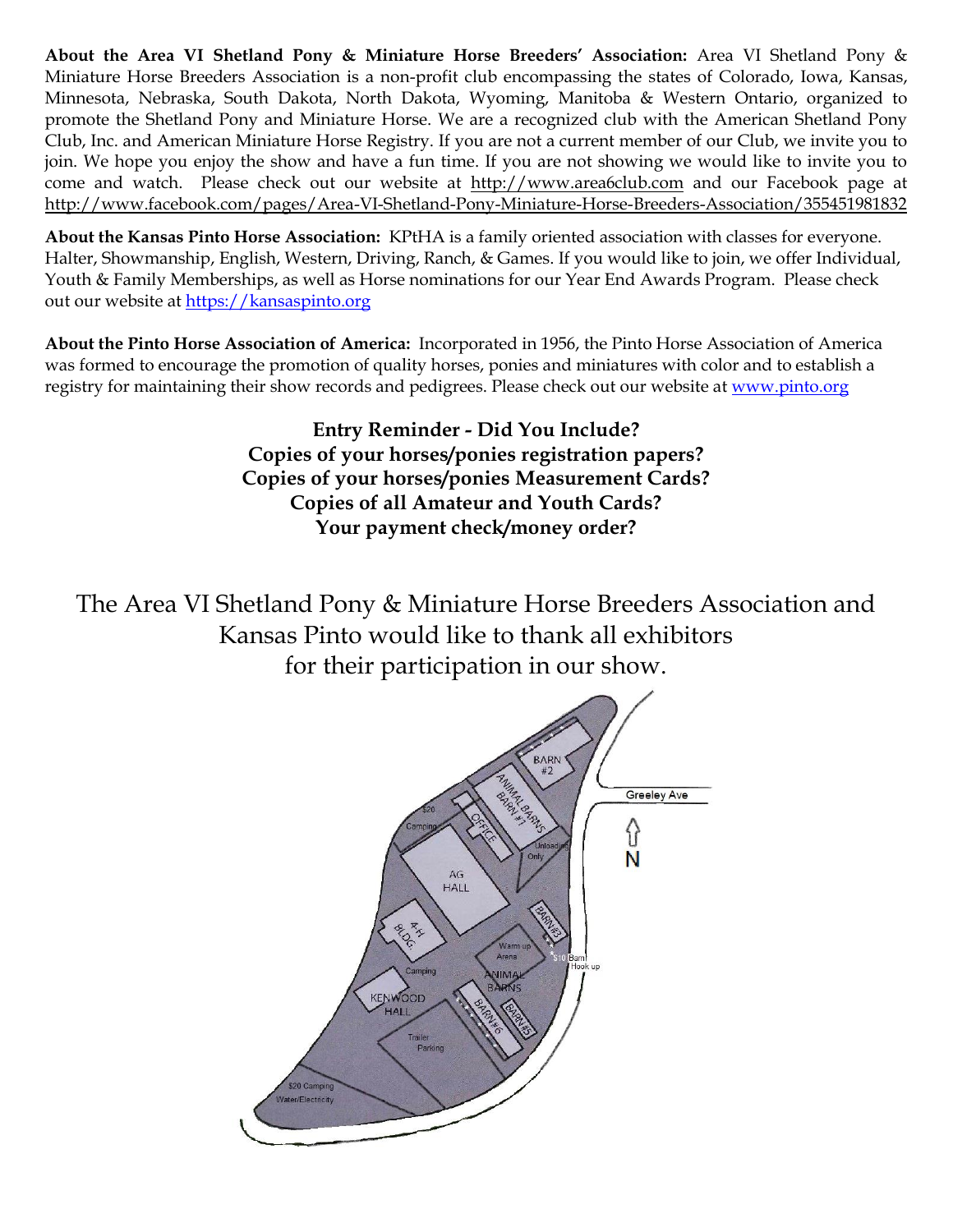## Area VI SP&MHB Club Show #1

**Entry Form** 

## Pre-Entry Deadline - April 30, 2022

Entries must be postmarked by Pre-Entry Deadline or post entry fees will apply.

Form may be copied as needed.<br>Pinto Horses/Ponies must also fill out the Pinto Master Entry form.

| Exhibitor: 2008 Contract Contract Counter American American American Couth Number: 2008 Counter Counter Counter Counter Counter Counter Counter Counter Counter Counter Counter Counter Counter Counter Counter Counter Counte |  |  |  |  |  |  |  |  |  |  |                                                  |
|--------------------------------------------------------------------------------------------------------------------------------------------------------------------------------------------------------------------------------|--|--|--|--|--|--|--|--|--|--|--------------------------------------------------|
|                                                                                                                                                                                                                                |  |  |  |  |  |  |  |  |  |  |                                                  |
|                                                                                                                                                                                                                                |  |  |  |  |  |  |  |  |  |  |                                                  |
|                                                                                                                                                                                                                                |  |  |  |  |  |  |  |  |  |  |                                                  |
|                                                                                                                                                                                                                                |  |  |  |  |  |  |  |  |  |  |                                                  |
|                                                                                                                                                                                                                                |  |  |  |  |  |  |  |  |  |  |                                                  |
|                                                                                                                                                                                                                                |  |  |  |  |  |  |  |  |  |  |                                                  |
|                                                                                                                                                                                                                                |  |  |  |  |  |  |  |  |  |  |                                                  |
|                                                                                                                                                                                                                                |  |  |  |  |  |  |  |  |  |  |                                                  |
|                                                                                                                                                                                                                                |  |  |  |  |  |  |  |  |  |  |                                                  |
|                                                                                                                                                                                                                                |  |  |  |  |  |  |  |  |  |  |                                                  |
|                                                                                                                                                                                                                                |  |  |  |  |  |  |  |  |  |  |                                                  |
|                                                                                                                                                                                                                                |  |  |  |  |  |  |  |  |  |  |                                                  |
|                                                                                                                                                                                                                                |  |  |  |  |  |  |  |  |  |  |                                                  |
|                                                                                                                                                                                                                                |  |  |  |  |  |  |  |  |  |  |                                                  |
|                                                                                                                                                                                                                                |  |  |  |  |  |  |  |  |  |  |                                                  |
|                                                                                                                                                                                                                                |  |  |  |  |  |  |  |  |  |  |                                                  |
| Class #:                                                                                                                                                                                                                       |  |  |  |  |  |  |  |  |  |  |                                                  |
|                                                                                                                                                                                                                                |  |  |  |  |  |  |  |  |  |  | Shetland Miniature ASPR NSPPR Pinto (circle one) |
|                                                                                                                                                                                                                                |  |  |  |  |  |  |  |  |  |  |                                                  |
|                                                                                                                                                                                                                                |  |  |  |  |  |  |  |  |  |  |                                                  |
|                                                                                                                                                                                                                                |  |  |  |  |  |  |  |  |  |  |                                                  |
|                                                                                                                                                                                                                                |  |  |  |  |  |  |  |  |  |  |                                                  |
|                                                                                                                                                                                                                                |  |  |  |  |  |  |  |  |  |  |                                                  |
|                                                                                                                                                                                                                                |  |  |  |  |  |  |  |  |  |  |                                                  |
|                                                                                                                                                                                                                                |  |  |  |  |  |  |  |  |  |  |                                                  |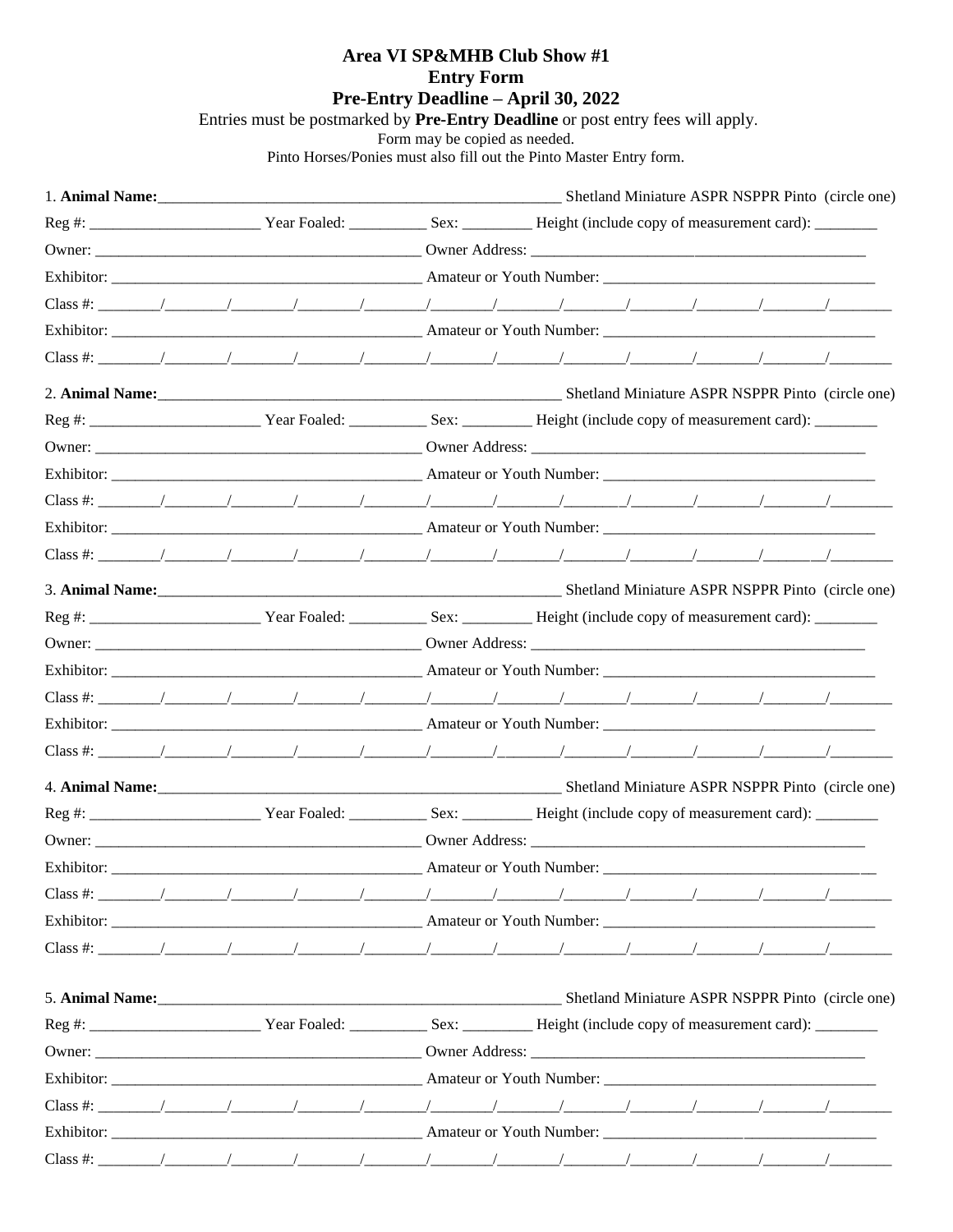## **2022 Area VI SP&MHBA Club Show #1 Fees**

| $\frac{1}{1}$ # of Halter/Performance classes @ \$20.00 per class = \$                                                                                                                                                                                                                                                                                                                                                                                                                                                                                                                                                                                   |
|----------------------------------------------------------------------------------------------------------------------------------------------------------------------------------------------------------------------------------------------------------------------------------------------------------------------------------------------------------------------------------------------------------------------------------------------------------------------------------------------------------------------------------------------------------------------------------------------------------------------------------------------------------|
| $\frac{1}{1}$ # of Halter/Performance classes @ \$25.00 per class after closing date = \$                                                                                                                                                                                                                                                                                                                                                                                                                                                                                                                                                                |
| $\frac{1}{2}$ # @ \$75.00 flat fee ASPC/AMHR/ASPR/NSPPR horse/pony (15 class limit) before closing date = \$                                                                                                                                                                                                                                                                                                                                                                                                                                                                                                                                             |
| $\mu$ $\in$ \$85.00 flat fee ASPC/AMHR/ASPR/NSPPR horse/pony (15 class limit) after closing date = \$______                                                                                                                                                                                                                                                                                                                                                                                                                                                                                                                                              |
|                                                                                                                                                                                                                                                                                                                                                                                                                                                                                                                                                                                                                                                          |
|                                                                                                                                                                                                                                                                                                                                                                                                                                                                                                                                                                                                                                                          |
|                                                                                                                                                                                                                                                                                                                                                                                                                                                                                                                                                                                                                                                          |
|                                                                                                                                                                                                                                                                                                                                                                                                                                                                                                                                                                                                                                                          |
| $\frac{1}{2}$ # Stall Fees @ \$45.00 per stall = \$                                                                                                                                                                                                                                                                                                                                                                                                                                                                                                                                                                                                      |
| Early Arrival/Late Departure Stall Fees @ \$20.00 per stall = \$_______ Thurs night ______ Sunday night                                                                                                                                                                                                                                                                                                                                                                                                                                                                                                                                                  |
| $\frac{1}{2}$ # Bags Shavings @ \$7.00 per bag = \$                                                                                                                                                                                                                                                                                                                                                                                                                                                                                                                                                                                                      |
|                                                                                                                                                                                                                                                                                                                                                                                                                                                                                                                                                                                                                                                          |
| Example & \$25.00 each = \$                                                                                                                                                                                                                                                                                                                                                                                                                                                                                                                                                                                                                              |
|                                                                                                                                                                                                                                                                                                                                                                                                                                                                                                                                                                                                                                                          |
| $\frac{1}{1}$ # Office Fees ASPC/AMHR/ASPR/NSPPR @ \$10.00 per horse/pony = \$                                                                                                                                                                                                                                                                                                                                                                                                                                                                                                                                                                           |
| $\frac{1}{2}$ # Office Fees Pinto @ \$15.00 per horse/pony (\$5/judge/animal National Pinto fee) = \$                                                                                                                                                                                                                                                                                                                                                                                                                                                                                                                                                    |
|                                                                                                                                                                                                                                                                                                                                                                                                                                                                                                                                                                                                                                                          |
|                                                                                                                                                                                                                                                                                                                                                                                                                                                                                                                                                                                                                                                          |
| Make checks payable to: Area VI SP&MHBA                                                                                                                                                                                                                                                                                                                                                                                                                                                                                                                                                                                                                  |
| Mail entries to: Heather Franklin, 911 N Tressin Rd, Salina, KS 67401                                                                                                                                                                                                                                                                                                                                                                                                                                                                                                                                                                                    |
| Checks returned for any reason will be charged a \$30 fee and must be replaced by certified check, cash or money order.                                                                                                                                                                                                                                                                                                                                                                                                                                                                                                                                  |
| Statement of Responsibility and Liability: This show is approved by and conducted under ASPC/AMHR and PtHA rules and is open<br>only to ponies and horses registered with, or recognized by the ASPC/AMHR or PtHA unless otherwise stated. By entering this event, I<br>hereby agree to abide, and be bound by all ASPC/AMHR or PtHA rules and regulations. I also agree to hold harmless the management<br>and sponsors of the show from all liability in case of accident, theft, injuries or loss, either to myself or persons with me, or to any animal<br>in my care, custody or control in any way associated with my participation in this event. |

| Parent or Guardian Must Sign if Exhibitor is under 18. (This agreement must be signed before participation in event.) |  |  |  |  |  |
|-----------------------------------------------------------------------------------------------------------------------|--|--|--|--|--|
|                                                                                                                       |  |  |  |  |  |
|                                                                                                                       |  |  |  |  |  |
| Please remember to enclose the following:                                                                             |  |  |  |  |  |

**Copies of all Registration Papers Copies of all Youth and/or Amateur Cards Copies of all current 60 day, Annual (Pinto) or Permanent Measurement Cards Your Payment**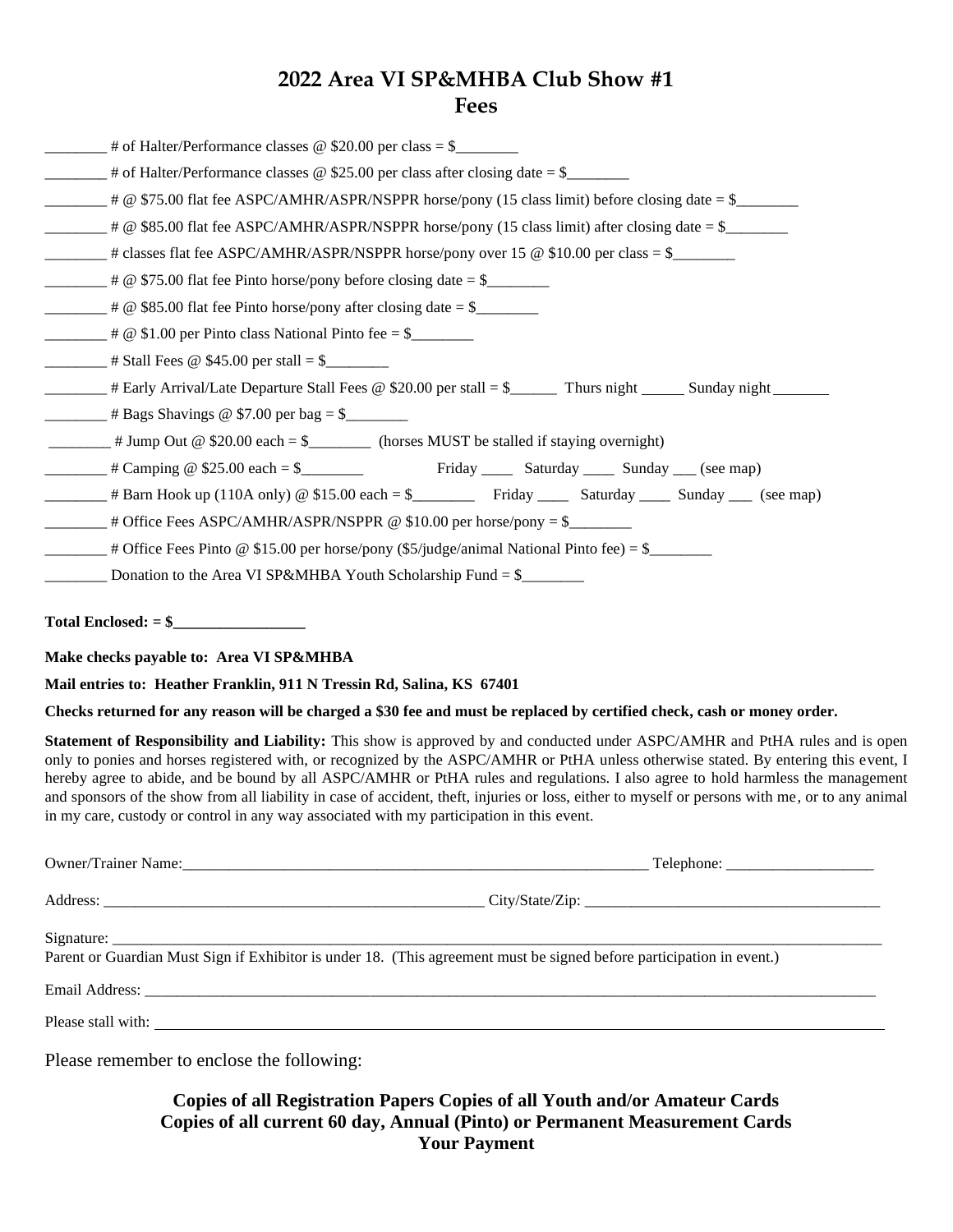## **2022 Class List Area VI SP&MHBA Club Show #1 ASPC/AMHR/PtHA**

#### **Saturday – 8:00 am**

- 1. AMHR (1313) Open Halter Obstacle Under
- 2. AMHR (1338) Amateur Halter Obstacle Under
- 3. AMHR (1314) Youth Halter Obstacle Under
- 4. AMHR (1413) Open Halter Obstacle Over
- 5. AMHR (1434) Amateur Halter Obstacle Over
- 6. AMHR (1414) Youth Halter Obstacle Over
- 7. AMHR (1521) COOL Halter Obst–M/G Any Age–38''&U
- 8. PINTO Miniature Trail In-Hand (N/R)
- 9. PINTO Amateur Miniature/Pony Trail In-Hand (N/R)
- 10. PINTO Youth Miniature/Pony Trail In-Hand (N/R)
- 11. Classic (320) Halter Obstacle 46" & Under
- 12. Classic (349) Amateur Halter Obstacle 46" & Under
- 13. Classic (354) Youth Halter Obstacle
- 14. PINTO Pony Trail In-Hand (N/R)
- 15. AMHR (1327) Open Obstacle Driving Under
- 16. AMHR (1339) Amateur Obstacle Driving Under
- 17. AMHR (1328) Youth Obstacle Driving Under
- 18. AMHR (1431) Open Obstacle Driving Over
- 19. AMHR (1435) Amateur Obstacle Driving Over
- 20. AMHR (1432) Youth Obstacle Driving Over
- 21. AMHR (1520) COOL Drivg Obst–M/G Any Age–38"&U
- 22. PINTO Miniature Obstacle Driving (N/R)
- 23. PINTO Amateur Mini/Pony Obstacle Driving (N/R)
- 24. PINTO Youth Miniature/Pony Obstacle Driving (N/R)
- 25. Classic (308) Pleasure Obstacle Driving 46" & Under
- 26. Classic (366) Amateur Obstacle Driving 46" & Under
- 27. Classic (367) Youth Obstacle Driving 46" & Under
- 28. PINTO Pony Obstacle Driving (N/R)
- 29. Classic (313) Precision Driving 46" & Under
- 30. AMHR (1560) Precision Driving 38" & Under
- 31. Classic (341) Carriage Driving Cones 46" & U
- 32. AMHR (1563) Carriage Driving Cones 38"& Under

#### \*\*\*\*5 Minute Break\*\*\*\*

- 33. AMHR (1144) Amateur Showmanship Under
- 34. AMHR (1142) Youth Showmanship-Age 13 to 17 Yrs-U
- 35. AMHR (1143) Youth Showmanship Age 12 & U U
- 36. PINTO Amateur Mini/Pony Western Showmanship (N/R)
- 37. PINTO Youth Mini/Pony Western Showmanship (N/R)
- 38. AMHR (1101) Model Stallion 2 years & Older-Under
- 39. AMHR (1112) Amateur Halter Stallion-Under
- 40. AMHR (1105) Aged Stallion-3 Years Old & Older-30"&U
- 41. AMHR (1104) Aged Stallion-3 Yrs & Older-Over 30"-32"
- 42. AMHR (1103) Aged Stallion-3 Yrs & Older-Over 32"-34"
- 43. AMHR (1106) Stallion Senior Champion & Reserve U
- 44. AMHR (1107) 2 Years Old Stallion 33" & Under
- 45. AMHR (1108) Yearling Stallion 32" & Under
- 46. AMHR (1109) Stallion Foal of Current Year 30" & U
- 47. AMHR (1110) Stallion Junior Champion & Reserve U
- 48. AMHR (1111) Stallion Grand Champion & Reserve U
- 49. AMHR (1574) Western Stock Halter Stallion 34" & U
- 50. AMHR (1168) Stallion Own/Bred/Shown By Exhibitor–U
- 51. AMHR (1113) Model Gelding-2 Years Old & Older-U
- 52. AMHR (1123) Amateur Halter Gelding-Under
- 53. AMHR (1145) Youth Halter Gelding -Under
- 54. AMHR (1116) Aged Gelding 3 Years & Older 32" & U
- 55. AMHR (1115) Aged Gelding-3 Yrs & Older–over 32"-34"
- 56. AMHR (1117) Gelding Senior Champ & Reserve U
- 57. AMHR (1118) Gelding 2 Years Old 33" & Under
- 58. AMHR (1119) Gelding Yearling 32" & Under
- 59. AMHR (1120) Gelding Foal of Current Year 30" & U
- 60. AMHR (1121) Gelding Junior Champion & Reserve U
- 61. AMHR (1122) Gelding Grand Champion & Reserve U
- 62. AMHR (1572) Western Stock Halter Gelding– 34" & U
- 63. AMHR (1170) Gelding Own/Bred/Shown By Exhibitor–U
- 64. AMHR (1136) Solid Color Stallion/Gelding 34" & U
- 65. AMHR (1138) Multi Color Stallion/Gelding 34" & U

#### \*\*\*\*5 Minute Break\*\*\*\*

- 66. AMHR (1124) Model Mare-2 Years Old & Older-U
- 67. AMHR (1135) Amateur Halter Mare 34" & Under
- 68. AMHR (1146) Youth Halter Mare Under
- 69. AMHR (1128) Aged Mare-3 Yrs Old & Older 30" & U
- 70. AMHR (1127) Aged Mare-3 Yrs & Older-Over 30" to 32"
- 71. AMHR (1126) Aged Mare-3 Yrs & Older-Over 32" to 34"
- 72. AMHR (1129) Mare Senior Champion & Reserve U
- 73. AMHR (1130) Mare 2 Years Old 33" & Under
- 74. AMHR (1131) Mare Yearling 32" & Under
- 75. AMHR (1132) Mare Foal of Current Year 30" & Under
- 76. AMHR (1133) Mare Junior Champion & Reserve-33" & U
- 77. AMHR (1134) Mare Grand Champion & Reserve Under
- 78. AMHR (1570) Western Stock Halter Mare 34" & Under
- 79. AMHR (1576) Western Stock Halter Grand Champ & Res – S/G/M – 34" & Under
- 80. AMHR (1586) Amat Western Stock Halter S/G/M–34"&U
- 81. AMHR (1169) Mare Owned/Bred/Shown By Exhibitor-U
- 82. AMHR (1137) Solid Color Mare Under
- 83. AMHR (1139) Multi Color Mare Under

#### \*\*\*\*5 Minute Break\*\*\*\*

- 84. AMHR (1504) Single Draft Driving 38" & Under
- 85. AMHR (1526) Draft Harness Cart Single Stake 38" & U
- 86. Foundation (237) Model Stallion-42" & Under
- 87. Foundation (287) Amat Stallion–Owned/Shown, 42" & U
- 88. Foundation (238) Sr Stallion 3 Yrs Old & Older-42"& U
- 89. Foundation (249) Stallion Sr Champion & Res 42" & U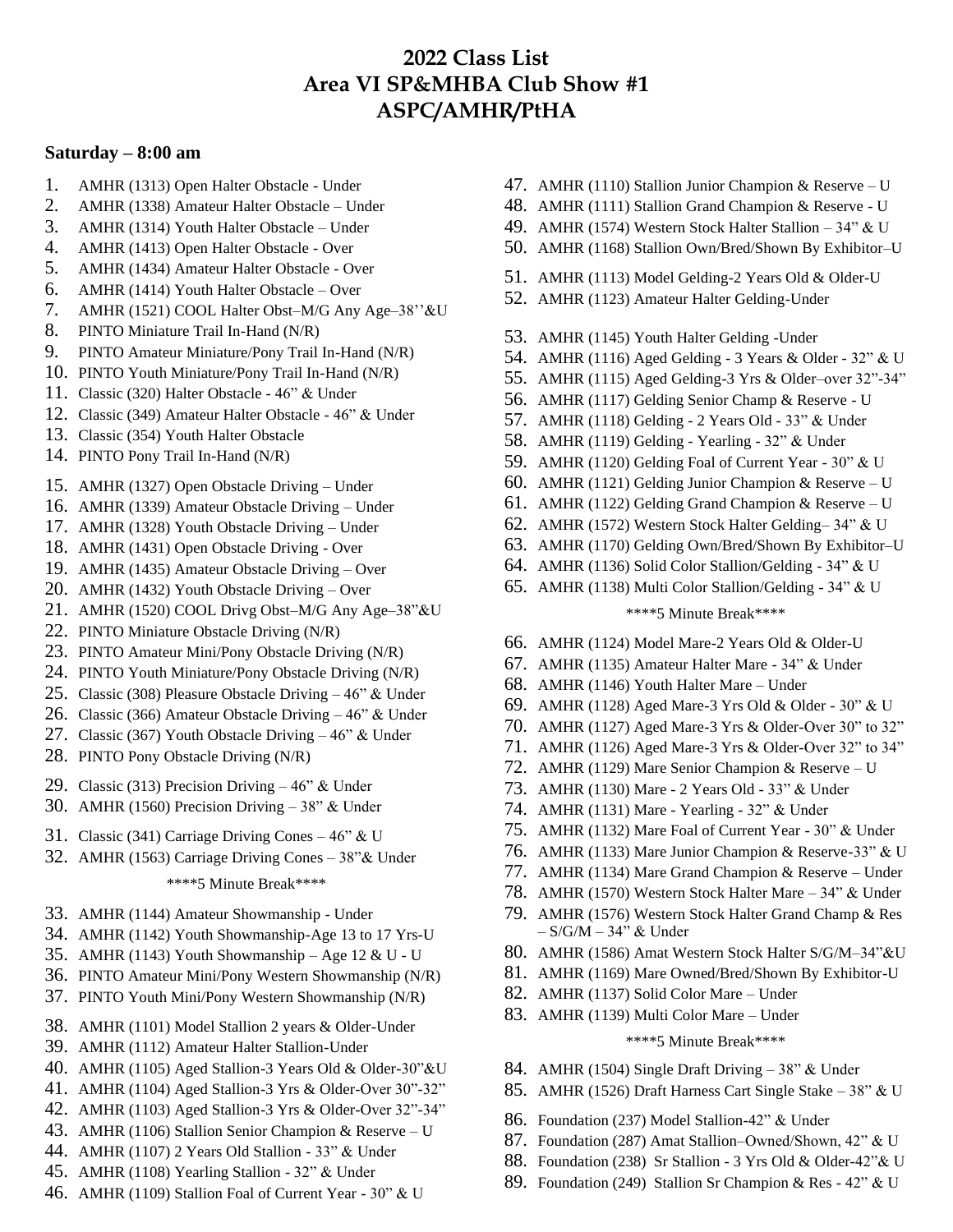- 90. Foundation (250) 2 Years Old Stallion 41" & Under
- 91. Foundation (251) Yearling Stallion 40" & Under
- 92. Foundation (252) Stallion Foal of Current Year 38" & U
- 93. Foundation (253) Stallion Junior Champ & Res 41"&U
- 94. Foundation (240) Stallion Grand Champ & Res-42" & U
- 95. Foundation (284) Stallion Own/Bred/Shown by Exhibitor
- 96. Classic (101) Model Stallion-2 Yrs Old & Older-46"&U
- 97. Classic (202) Stallion 3 & Older 42" & Under
- 98. Classic (204) Stallion Sr. Champion & Res. -42" & Under
- 99. Classic (206) Stallion 2 Years Old 41" & Under
- 100.Classic (208) Stallion 1 Year Old 40" & Under
- 101.Classic (106) Stallion Foal of Current Year –40" & Under
- 102.Classic (210) Stallion Junior Champion & Res-41"&Under
- 103.Classic (212) Stallion Grand Champion & Res 42" & U

104.Classic (501) Open Single Draft Harness – 46" & Under 105.Classic (514) Single Draft Harness Stake–46" & Under

106.Classic (201) Stallion 3 & Older - Over 42" - 46"

- 107.Classic (203) Stallion Sr. Champion & Res- Over 42"- 46"
- 108.Classic (205) Stallion 2 Years Old Over 41" 44.5"
- 109.Classic (207) Stallion 1 Year Old Over 40" 43"
- 110.Classic (209) Stallion Jr. Champion & Res-Over 40"-44.5"
- 111.Classic (211) Stallion Grand Champ & Res-Over 42"-46"
- 112.Classic (147) Stallion Amateur Owned/Shown -46" & U
- 113.Classic (142) Stallion O/B/S by Exhibitor, 46" & Under
- 114.Modern (601) Model Stallion-2 Years & Older 46" & U
- 115.Modern (604) Stallion 3 Years Old & Older-46" & Under
- 116.Modern (613) Stallion Sr Champ & Res 46" & Under
- 117.Modern (608) Stallion 2 Years Old-44.5 " & Under
- 118.Modern (610) Stallion 1 Year Old-43" & Under
- 119.Modern (706) Stallion Foal of Current Year
- 120.Modern (615) Stallion Jr Champ & Res 44.5" & Under
- 121.Modern (617) Grand Champ & Reserve Stallion-46" & U
- 122.Modern Pleasure (720) Pony Amateur Stallion-46" & U 123.Modern Pleasure (652) Stallion, Any Age, 46" & U
- 124.ASPR (1068) Halter Stallion, Any Age

125.Foundation (245) Model Gelding-42" & Under 126.Foundation (289)Gelding Amateur Owned/Shown–42"&U 127.Foundation (270) Youth Gelding - 42" & Under 128.Foundation (246) Senior Gelding - 3 Yrs & Older-42"& U 129.Foundation (259) Gelding Sr Champion & Res-42"&U 130.Foundation (260) 2 Years Old Gelding - 41" & Under 131.Foundation (261) Yearling Gelding - 40" & Under 132.Foundation (262) Gelding Foal of Current Year – 38" & U 133.Foundation (263) Gelding Jr Champion & Reserve-41"&U 134.Foundation (248) Gelding Grand Champ & Res-42"&U 135.Foundation (285) Gelding Own/Bred/Shown by Exhibitor 136.Classic (143) Model Gelding-2 Yrs Old & Older-46" & U 137.Classic (226) Gelding 3 & Older - 42" & Under 138.Classic (228) Gelding Sr Champion & Res-42" & Under 139.Classic (230) Gelding 2 Years Old - 41" & Under 140.Classic (232) Gelding 1 Year Old - 40" & Under 141.Classic (157) Gelding Foal of Current Year –40" & Under

- 142.Classic (234) Gelding Jr Champion & Res 41" & Under 143.Classic (236) Gelding Grand Champ & Res - 42" & Under
- 144.Classic (225) Gelding 3 & Older Over 42"- 46"
- 145.Classic (227) Gelding Sr Champion & Res-Over 42"-46"
- 146.Classic (229) Gelding 2 Years Old Over 41" 44.5"
- 147.Classic (231) Gelding 1 Year Old Over 40" 43"
- 148.Classic (233) Gelding Jr Champion & Res-Over 40"-44.5"
- 149.Classic (235) Gelding Grand Champ & Res-Over 42"- 46"
- 150.Classic (149) Gelding Amateur Owned/Shown- 46"& U
- 151.Classic (140) Gelding O/B/S by Exhibitor, 46" & U
- 152. Classic (156-1) Youth Halter Gelding -46" & U 17 & U

153.Modern (651) Gelding,Any Age-Owned/Shown by Amat 154.Modern (643) Gelding Any Age, 46" & Under 155.Modern (650) Grand Champion & Reserve 46" & Under 156.Modern (662) Youth Halter M/G-46" & U, 17 & Under

157.Modern Pleasure (721) Pony Amateur Gelding-46" & U 158.Modern Pleasure (723) Youth Halter Gelding-46" & U 159.Modern Pleasure (655) Gelding, Any Age, 46" & U

160.NSPPR (1621) Performance Halter, Any Age, Any Sex

161.PINTO Pony Halter, All Ages, All Sexes (N/R) 162.PINTO Grand/Reserve Pony Halter (N/R)

163.PINTO Pony Color (N/R)

#### \*\*\*\* Lunch Break \*\*\*\*

164.AMHR (1516) 2-Horse Draft Driving Team-38" & U 165.Classic (516) 2-Pony Hitch Draft Harness-46"&U 166.AMHR (1539) Youth Costume Individual - 38" & Under 167.AMHR (1513) Lead Line – 38" & Under 168.AMHR (1537) Adult Costume Individual 38" & Under 168.1AMHR (1536) Adult Costume, Group, 38 & Under 169.AMHR (1541) Amateur Costume Individual – 38" & U 170.NSPPR (1623) Walk and Trot 171.NSPPR (1601) Pony Hunter Hack

#### \*\*\*\*5 Minute Break\*\*\*\*

172.AMHR (1517) 4 Horse Draft Harness Team – 38" & Und 173.AMHR (1533) Draft Harness Multi Hitch Stake– 38"&U 174.Classic (517) Multi Hitch Draft Harness Stake-46" & U

175.AMHR (1388) Open Country Pleasure, 32" & Under 176.AMHR (1389) Open Country Pleasure, Over 32"-34" 177.AMHR (1303) Amateur Country Pleasure Driving-U 178.AMHR (1304) Youth Country Pleasure Driving-Under 179.AMHR (1369) Country Pleasure Stake, 32" & Under 180.AMHR (1370) Country Pleasure Stake, Over 32"-34"

181.ASPR (1069) Halter Gelding, Any Age

182.Classic (423) Open Western Cntry Pleas Driving–46" & U 183.Classic (424) Amat Western Cntry Pleas Driving-46" & U 184.Classic (425) Youth Western Ctry Pleas Driving-46" & U 185.Classic (426) Western Ctry Pleas Driving Stake – 46" & U

186.AMHR (1333) Open Pleasure Driving - 32" & Under 187.AMHR (1332) Open Pleasure Driving -Over 32" - 34" 188.AMHR (1309) Amateur Pleasure Driving - Under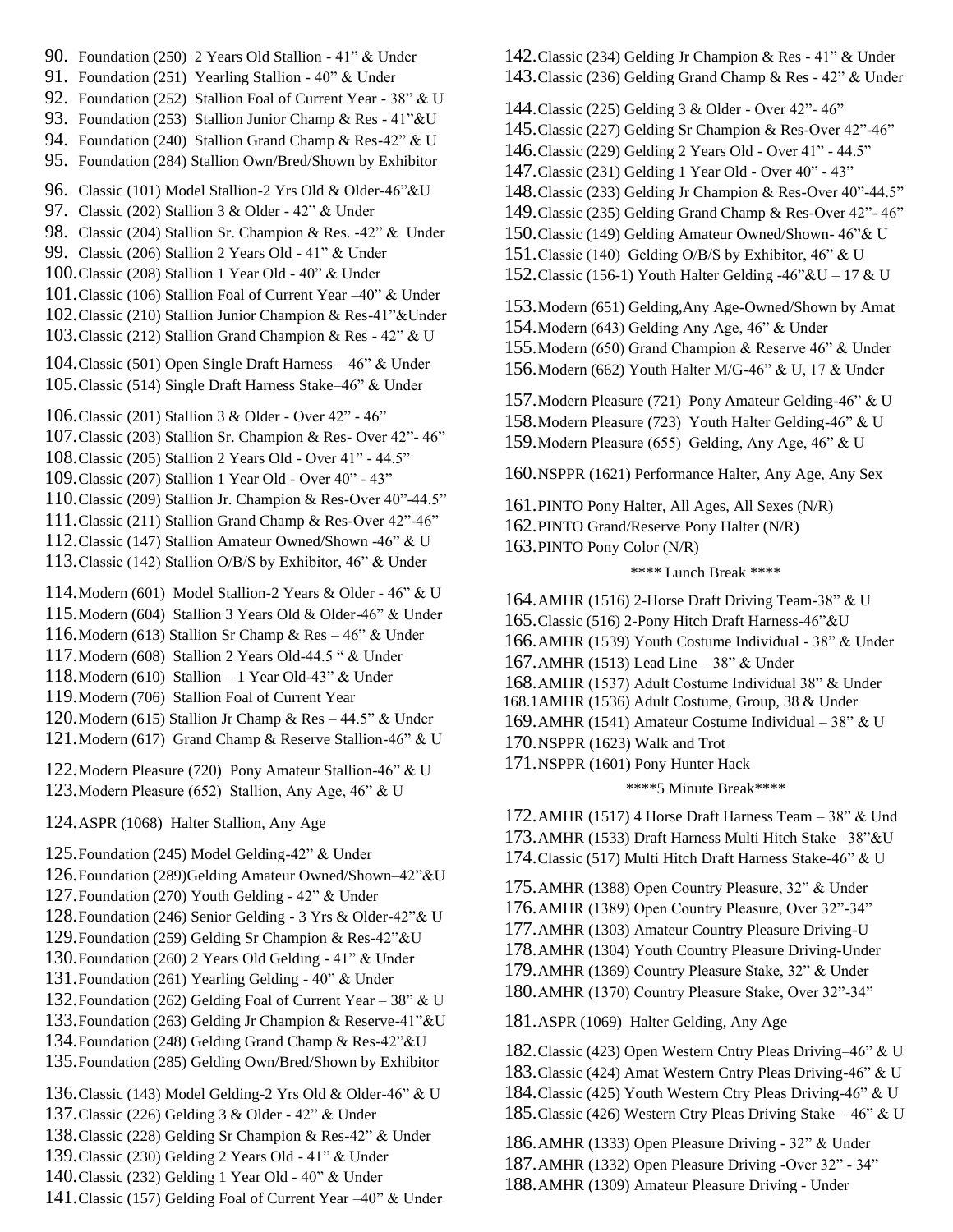189.AMHR (1308) Youth Pleasure Driving - Under

190.AMHR (1365) Pleasure Stake, 32" & Under

191.AMHR (1366) Pleasure Stake, Over 32"-34"

192.AMHR (1381) Open Western Country Pleasure, 32" & U

193.AMHR (1382) Open Western Cntry Pleasur, Over 32"-34"

194.AMHR (1349) Amateur Western Cntry Pleas Driving -U

195.AMHR (1348) Youth Western Cntry Pleas Driving-Under

196.AMHR (1377) Western Country Pleasure Stake, 32" & U

197.AMHR (1378) Western Cntry Pleasur Stake,Over 32"-34"

198.AMHR (1392) Open Roadster, 32" & Under 199.AMHR (1393) Open Roadster, Over 32"-34"

200.AMHR (1323) Amateur Roadster-34" & Under

201.AMHR (1322) Youth Roadster-34" & Under

202.AMHR (1373) Roadster Stake, 32" & Under

## **Sunday – 8:00 am**

215.AMHR (1433) Liberty - Over

216.Modern (851) Liberty

217.Classic (322) Liberty

218.ASPR (1044) Liberty

219.AMHR (1237) Amateur Showmanship – Over 220.AMHR (1508-1)Adult COOL Showmanship M/G-38"&U 221.AMHR (1508-2)Youth COOL Showmanship M/G-38"&U 222.AMHR (1235) Youth Showmanship  $-13 - 17$  Yrs - Over 223.AMHR (1236) Youth Showmanship – 12 & U - Over

224.AMHR (1201) Model Stallion 2 Years & Older-Over 225.AMHR (1209) Amateur Halter Stallion-Over 226.AMHR (1202) Stallion - 3 Years Old & Older - Over 227.AMHR (1203) Stallion Sr Champion & Reserve - Over 228.AMHR (1204) 2 Years Old Stallion - Over 33" to 37" 229.AMHR (1205) Yearling Stallion - Over 32" to 36" 230.AMHR (1206) Stallion Foal of Current Year-Over 30"-32" 231.AMHR (1207) Stallion Jr Champion & Reserve - Over 232.AMHR (1208) Stallion Grand Champ & Reserve - Over 233.AMHR (1575) Western Stock Halter Stallion - Over 234.AMHR (1261) Stallion Own/Bred/Shown By Exh – Over

235.AMHR (1210) Model Gelding-2 Years Old & Older-Over 236.AMHR (1218) Amateur Halter Gelding - Over 237.AMHR (1211) Aged Gelding - 3 Yrs Old & Older - Over 238.AMHR (1212) Gelding Sr Champion & Reserve – Over 239.AMHR (1213) Gelding - 2 Years Old - Over 33" to 37" 240.AMHR (1214) Gelding Yearling - Over 32" to 36" 241.AMHR (1215) Gelding Foal of Current Yr - Over 30"-32" 242.AMHR (1216) Gelding Jr Champion & Reserve - Over 243.AMHR (1217) Gelding Grand Champ & Reserve – Over 244.AMHR (1573) Western Stock Halter Gelding - Over 245.AMHR (1263) Gelding Own/Bred/Shown By Exh – Over 246.AMHR (1238) Youth Halter Gelding -Over

247.AMHR (1229) Solid Color Stallion/Gelding - Over 248.AMHR (1231) Multi Color Stallion/Gelding - Over 203.AMHR (1374) Roadster Stake, Over 32"-34"

#### \*\*\*\* 5 Minute Break \*\*\*\*

204. Open Barrels  $(N/R) - 46$ " & Under 205.PINTO Miniature Barrels (N/R) 206.PINTO Pony Barrels (N/R)

207.AMHR (1326) Open Versatility - Under 208.AMHR (1343) Amateur Versatility - Under 209.AMHR (1344) Youth Versatility – Under

210.AMHR (1430) Open Versatility - Over

211.AMHR (1439) Amateur Versatility – Over

212.AMHR (1440) Youth Versatility – Over

213.AMHR (1515) Team Roman Chariot Event – 38" & Und

214.AMHR (1329) Liberty-Under

249.AMHR (1219) Model Mare-2 years Old & Older-Over 250.AMHR (1507) COOL Halter M/G, Any Age - 38" & U 251.AMHR (1227) Amateur Halter Mare-Over 252.AMHR (1220) Aged Mare-3 Years Old & Older-Over 253.AMHR (1221) Mare Senior Champion & Reserve-Over 254.AMHR (1222) 2 Years Old-Over 33 to 37" 255.AMHR (1223) Mare Yearling-Over 32" to 36" 256.AMHR (1224) Mare Foal of Current Year-Over 30" to 32" 257.AMHR (1225) Mare Junior Champion & Reserve-Over 258.AMHR (1226) Mare Grand Champion & Reserve-Over 259.AMHR (1571) Western Stock Halter Mare – Over 260.AMHR (1577) Wstrn Stk Hltr Grand Champ/Res S/G/M Over 261.AMHR (1587) Amat Western Stock Halter S/G/M - Over 262.AMHR (1262) Mare Owned/Bred/Shown By Exh -Over 263.AMHR (1228) Youth Halter Mare -Over 264.AMHR (1230) Solid Color Mare-Over 265.AMHR (1232) Multi Color Mare-Over 266.AMHR (1501) Get of Sire – 38" & Under 267.AMHR (1502) Produce of Dam – 38" & Under 268.PINTO Miniature Halter A & B All Ages All Sexes (N/R) 269.PINTO Grand & Reserve Miniature Halter (N/R) 270.PINTO Miniature Color (N/R) 271.PINTO Amateur Miniature/Pony Color (N/R) 272.Classic (264) Open Showmanship - 46" & Under 273.Classic (265) Amateur Showmanship - 46" & Under 274.Classic (128) Youth Showmanship - 13 to 17 Years 275.Modern (698) Amateur Showmanship – 46" & Under 276. Modern (666) Youth Showmanship - 13 to 17 - 46" & U 277. Modern (665) Youth Showmanship - 12 & Und  $-46$ "&U 278.Foundation (241) Model Mare-42" & Under 279.Foundation (288) Mare Amateur Owned & Shown-42"&U 280.Foundation (271) Youth Mare - 42" & Under 281.Foundation (242) Senior Mare-3 Years & Older 42" & U 282. Foundation (254) Mare Sr Champion & Reserve 42" & U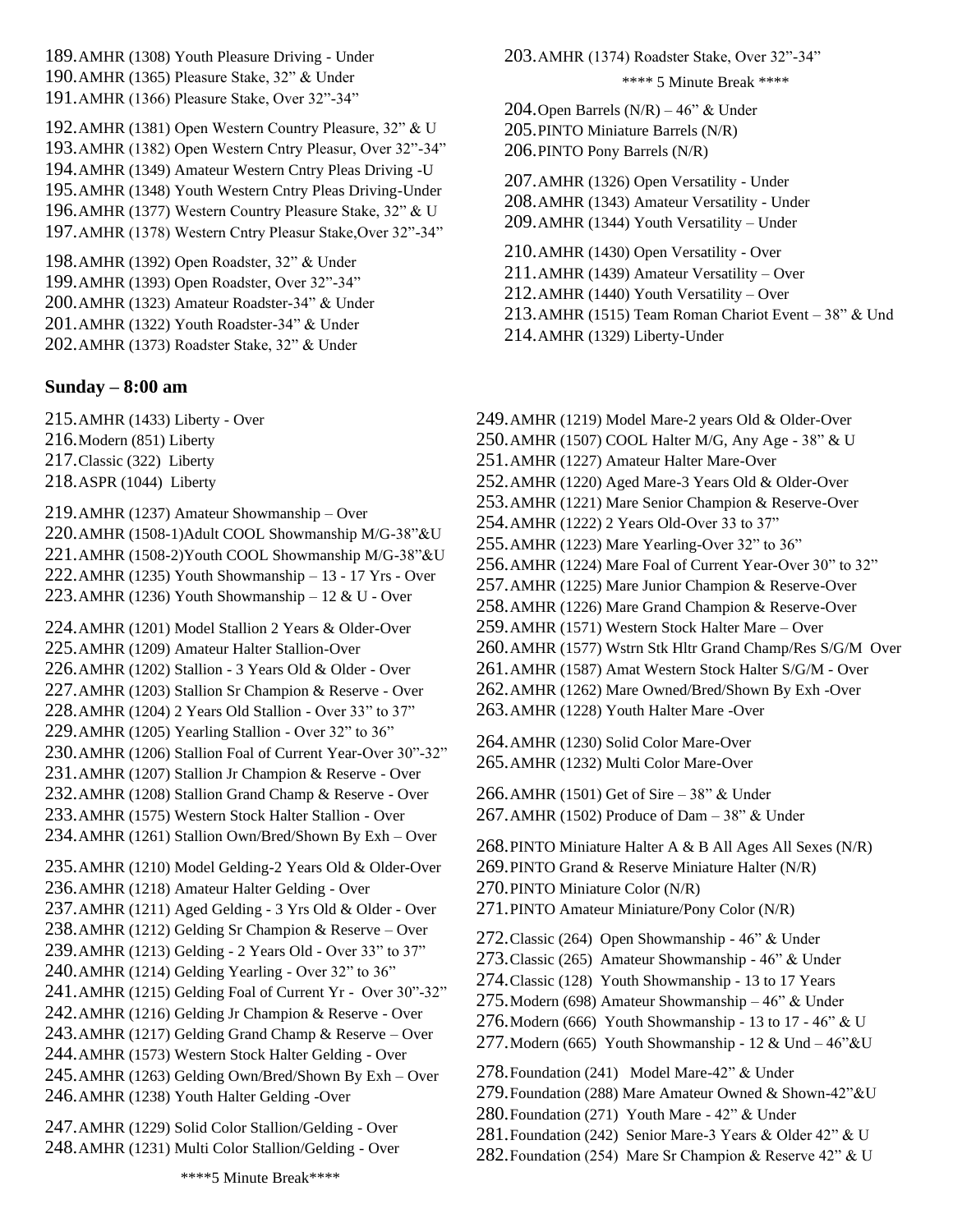283.Foundation (255) 2 Year Old Mare-41" & Under 284.Foundation (256) Yearling Mare-40" & Under 285.Foundation (257) Mare Foal of Current Year 38" & Und 286.Foundation (258) Mare Jr Champion & Reserve-41" & U 287. Foundation (244) Mare Grand Champ & Res 42" & U 288.Foundation (286) Mare Owned/Bred/Shown by Exhibitor 289.Foundation (276) Get of Sire 290.Foundation (275) Produce of Dam 291.Classic (118) Model Mare-2 yrs Old & Older-46" & U 292.Classic (214) Mare 3 & Older - 42" & Under 293.Classic (216) Mare Sr Champion & Res - 42" & Under 294.Classic (218) Mare 2 Years Old - 41" & Under 295.Classic (220) Mare 1 Year Old - 40" & Under 296.Classic (123) Mare Foal of Current Year –40" & Under 297.Classic (222) Mare Jr Champion & Res - 41" & Under 298.Classic (224) Mare Grand Champion & Res- 42"& Under 299.Classic (213) Mare 3 & Older - Over 42"- 46" 300.Classic (124) Broodmare (Wet) 3 Yrs & Older – 46" & U 301.Classic (215) Mare Sr Champion & Res-Over 42"- 46" 302.Classic (217) Mare 2 Years Old - Over 41" - 44.5" 303.Classic (219) Mare 1 Year Old - Over 40" - 43" 304.Classic (221) Mare Jr Champion & Res - Over 40" - 44.5" 305.Classic (223) Mare Grand Champion & Res-Over 42"-46" 306.Classic (148) Mare Halter Amat Owned/Shown-46" & U 307.Classic (141) Mare, 46" & U–Own/Bred/Shown by Exh 308. Classic (156-2) Youth Halter Mare - 46" & U – 17 & U 309.Classic (153) Solid Color Stallion/Mare/Gelding-46" & U 310.Classic (152) Multi Color Stallion/Mare/Gelding-46" & U 311.Classic (132) Get of Sire-46" & Under 312.Classic (133) Produce of Dam-46" & Under 313.Modern (620) Model Mare-2 Years Old & Older-46" & U 314.Modern (623) Mare 3 Years Old & Older-46" & Under 315. Modern (634) Mare Sr Champ & Res  $-46$ " & Under 316.Modern (627) Mare 2 Year Old-44.5" & Under 317.Modern (629) Mare 1 Year Old 43" & Under 318.Modern (715) Mare Foal of Current Year 319.Modern (636) Mare Jr Champ & Res – 44.5" & Under 320.Modern (638) Mare Grand Champion & Reserve-46" & U 321.Modern Pleasure (722) Pony Amateur Halter Mare-46"&U 322.Modern Pleasure (724) Pony Youth Halter Mare-46" & U 323.Modern Pleasure (658) Mare, Any Age, 46"&U 324.Modern Pleasure (661) Pony Grand Champ & Res-46"&U 325.ASPR (1070) Halter Mare, Any Age 326.ASPR (1071) Grand Champion S/M/G, Any Age \*\*\*\* Lunch Break \*\*\*\* 327.AMHR (1317) Adult Jumper – Under 328.AMHR (1342) Amateur Jumper – Under 329.AMHR (1318) Youth Jumper – Under 330.AMHR (1417) Adult Jumper – Over 331.AMHR (1438) Amateur Jumper – Over 332.AMHR (1418) Youth Jumper - Over

333.AMHR (1523) COOL Jumper – M/G Any Age – 38'' & U

- 334.Classic (319) Adult Jumper In Hand 46" & Under
- 335.Classic (356) Amateur Jumper in Hand 46" & Under
- 336.Classic (351) Youth Jumper in Hand 46" & Under

337.AMHR (1315) Open Hunter – Under

- 338.AMHR (1341) Amateur Hunter Under
- 339.AMHR (1316) Youth Hunter Under
- 340.AMHR (1415) Open Hunter Over
- 341.AMHR (1437) Amateur Hunter Over
- 342.AMHR (1416) Youth Hunter Over
- 343.AMHR (1522) COOL Hunter M/G Any Age 38" & U
- 344.PINTO Miniature Hunter In Hand Over Fences (N/R)
- 345.PINTO Amateur Mini/Pony Hunter In Hand (N/R)
- 346.PINTO Youth Miniature/Pony Hunter In Hand (N/R)
- 347.Classic (317) Hunter in Hand 46" & Under
- 348.Classic (355) Amateur Hunter in Hand 46" & Under
- 349.Classic (350) Youth Hunter in Hand 46" & Under
- 350.PINTO Pony Hunter In Hand Over Fences (N/R)
- 351.ASPR (1098) Carriage Driving
- 352.ASPR (1099) Carriage Driving Stake
- 353.NSPPR (1622) Carriage Driving

354.AMHR (1514) Single Roman Chariot Event – 38" & Und

\*\*\*\*5 Minute Break \*\*\*\*

- 355.Modern (804) Harness, Junior Pony
- 356.Modern (856) Harness Open 46" & Under
- 357.Modern (858) Harness Stake-46" & Under

358.Foundation (277) Open Country Pleas Driving 42"&Und 359.Foundation (278) Amateur Country Pleas Driving 42"&U 360.Foundation (279) Youth Country Pleas Driving 42"&Und 361.Foundation (283) Country Pleas Driving Stake-42" & Und

362.ASPR (1080) Harness, Junior Pony 363.ASPR (1054) Open Harness 364.ASPR (1055) Amateur Harness 365.ASPR (1056) Harness Stake

- 366.Modern (819) Formal Open Driving 46" & Und
- 367.Modern (821) Amateur Formal Driving-46" & U
- 368.Modern (825) Formal Driving Stake-46" & Und

369.Modern (828) Jr Pony Cntry Pleas Driving - 46" & Under (Pony 2-4 Years Of Age)

- 370.Modern (826) Open Country Pleasure Driving, 46"&Und
- 371.Modern (831) Youth Country Pleasure Driving, 46"&Und
- 372.Modern (834) Country Pleasure Driving Stake, 46"&Und
- 373.Classic (342) Open Country Pleasure Driving 46" & U
- 374.Classic (343) Amateur Country Pleasure Driving 46"&U
- 375.Classic (344) Youth Country Pleasure Driving 46'' & U
- 376. Classic (348) Country Pleasure Driving Stake  $-46$ " & U
- 377.ASPR (1082) Open Country Pleasure Driving
- 378.ASPR (1089) Amateur Country Pleasure Driving
- 379.ASPR (1083) Country Pleasure Driving Stake

380.PINTO Miniature Pleasure Driving A & B (N/R) 381.PINTO Pony Pleasure Driving (N/R)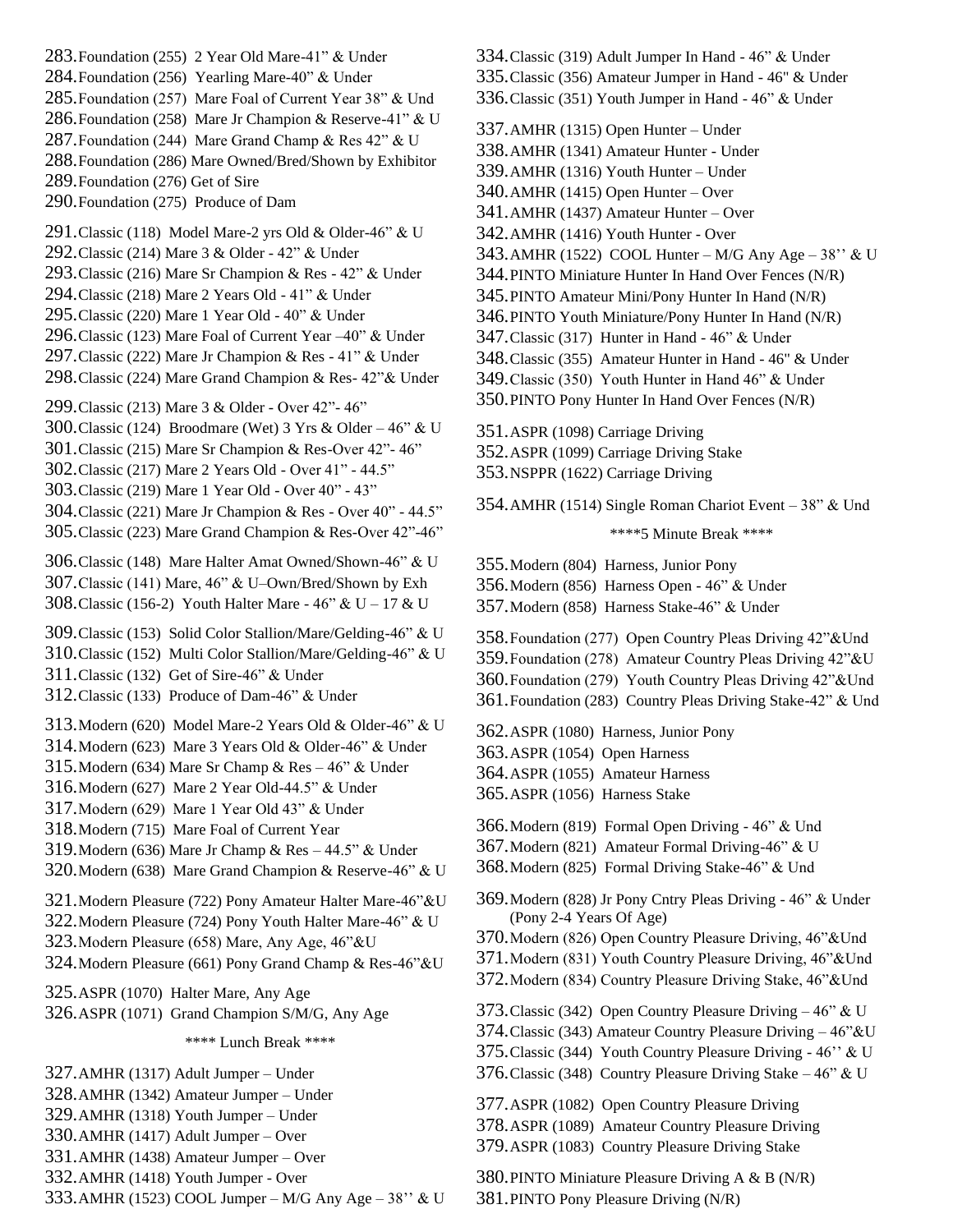382.PINTO Amateur Miniature/Pony Pleasure Driving (N/R) 383.PINTO Youth Miniature/Pony Pleasure Driving (N/R) 384.Modern (872) Jr Pony Pleas Driving, 46"&U(Pony 2-4 yrs old) 385.Modern (867) Open Pleasure Driving, 46" & Und 386.Modern (868) Youth Pleasure Driving, 46" & Und 387.Modern (871) Pleasure Driving Stake, 46" & Und 388.AMHR (1401) Open Country Pleasure Driving – Over 389.AMHR (1403) Amateur Country Pleasure Driving - Over 390.AMHR (1404) Youth Country Pleasure Driving – Over 391.AMHR (1402) Country Pleasure Driving Stake-Over 392.AMHR (1510) COOL Country Pleasure Driving M/G Any Age 419.ASPR (1059) Roadster Stake 393.Classic (321) Costume - 46" & Under 394.AMHR (1443) Open Western Ctry Pleas Driving - Over 395.AMHR (1446) Amateur Western Ctry Pleas Driving-Over 396.AMHR (1445) Youth Western Ctry Pleas Driving-Over 397.AMHR (1444) Western Country Pleas Driving Stake-Over 398.AMHR (1527) COOL Wstrn Ctry Pleas Driving – 38" & Und 399.ASPR (1051) Open Pleasure Driving 400.ASPR (1052) Amateur Pleasure Driving 401.ASPR (1053) Pleasure Driving Stake-46" & Under 402.AMHR (1407) Open Pleasure Driving - Over 403.AMHR (1409) Amateur Pleasure Driving - Over 404.AMHR (1408) Youth Pleasure Driving - Over 405.AMHR (1410) Pleasure Driving Stake-Over 406.AMHR (1509) COOL Pleasure Driving M/G - Any Age 409.Classic (312) Amateur Pleasure Driving-46" & Under 410.Classic (302) Youth Pleasure Driving - 46" & Under 411.Classic (304) Pleasure Driving Stake – 46" & Under 412.AMHR (1411) Open Roadster-Over 34"-38" 413.AMHR (1425) Amateur Roadster-Over 34"-38" 414.AMHR (1424) Youth Roadster-Over 34"-38" 415.AMHR (1412) Roadster Stake-Over 34"-38" 416.AMHR (1511) COOL Roadster Mare/Gelding - 38" & U 417.ASPR (1057) Open Roadster 418.ASPR (1058) Amateur Roadster 420.Classic (323) Open Roadster-46" & Under 421.Classic (357) Amateur Roadster-46" & Under 422.Classic (326) Roadster Stake-46" & Under 423.Foundation (290) Open Roadster, 42" & Under 424.Foundation (291) Roadster Stake, 42" & Under 425.Modern (857) Roadster Open 46" & Under 426.Modern (837) Roadster Amateur to drive 46" & Under 427.Modern (859) Roadster Stake-46" & Under 428.AMHR (1559) Carriage Driving  $-38$ " & Under 429.AMHR (1564) Carriage Driving Stake – 38" & Under 430.AMHR (1562) Carriage – Working – 38" & Under 431.AMHR (1561) Carriage Reinsmanship – 38" & Under 432.Classic (311) Carriage Driving – 46" & Under 433.Classic (371) Carriage Driving Stake – 46" & Under 434.Classic (340) Carriage - Working - 46" & Under

407.Classic (301) Open Pleasure Driving – 46" & Under 408.Classic (303) Pleasure Driving Limit – 46" & Under

435.Classic (314) Carriage Reinsmanship – 46" & Under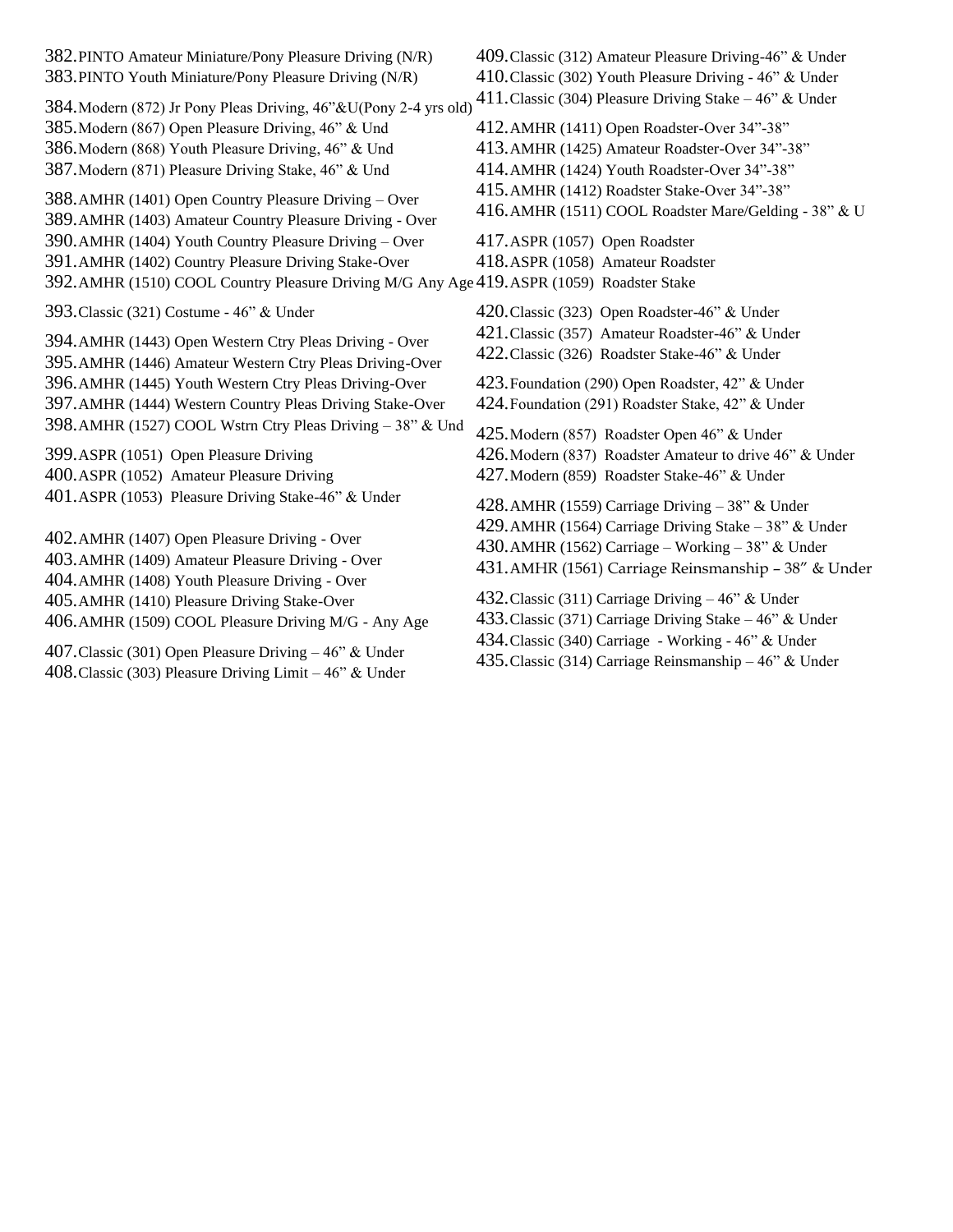### *Non-Rated/Pinto Class Descriptions*

#### **PINTO Halter -**

Horses/ponies walk into the ring, must be trotted past the judge to allow assessment of soundness and length of stride. Entries are to be judged on conformation, type, quality, and way of going. Blemishes, such as scars, splints, and spavins are to be marked down according to the effect on the soundness of the Pinto. Transmissible weakness and/or unsoundness are to be counted strongly against the horse. Pintos are to be shown in hand at a walk and jog or trot. Disqualifications: 1. Lameness; 2. Parrot/Monkey Mouth; 3. Cryptorchid; 4. Incorrect Pattern; 5. Setting Up-Inspection; 6. Loose Horse; 7. Disruptive Horse.

#### **PINTO Color Classes -**

Color classes are judged on the most ideal markings of the individual Pinto. Ideal markings are defined as a 50-50 distribution of white and color overall on the Pinto. It is not necessary for the markings to duplicate themselves on each side of the Pinto. Conformation is not considered, and the class should not be conducted like a conformation Halter class.

Tobiano Pattern – To be judged 100 percent on the most ideal markings of the individual Tobiano Pinto.

Overo Pattern – To be judged 100 percent on the most ideal markings of the individual Overo Pinto

#### **PINTO Trail In-Hand -**

Pony or Miniature to be shown in a halter with appropriate lead. Chain on the lead is permitted under the chin of the animal. Exhibitor must maneuver the Pinto using the lead shank of halter only. Pinto may not be touched by the exhibitor. Whips or crops are prohibited. Exhibitor may be requested to lead from either side. An exhibitor may show more than one (1) entry in this class. Tying up of long tails is permissible in this class. Baiting to encourage a Pinto to perform obstacles is not allowed and shall result in a disqualification. Trail entries are required to work over and through obstacles. Failure to attempt to negotiate obstacles in prescribed order will result in disqualification. Pintos are to be penalized but not disqualified for any unnecessary delay while approaching an obstacle. Judges are encouraged to advance on to the next obstacle any entry taking excessive time at an obstacle. A time limit may not be placed on the course as a whole or individual obstacles. Entries should demonstrate the control, flexibility, and calmness of the ideal Trail class Pinto. Pintos are to be judged on performance and way of going with emphasis on manners, suitability, and appointments.

#### **PINTO Pleasure Driving -**

Entries should give the appearance of being a pleasurable driving Pinto. To enter the ring at a normal trot. Boots or bandages are prohibited. To be shown at a flat-footed walk, a normal trot and a strong trot, both ways of the ring. To stand quietly and back readily. All gaits to be performed in a smooth, relaxed, balanced manner, consistent with conformation type of animal. Walk: Flat-footed, free, rhythmical four beat gait. Normal Trot: Balanced, free moving and relaxed two beat gait. Strong Trot: Balanced lengthening of stride with noticeable difference from normal trot, without excessive speed, loss of form, or two beat gait.

#### **PINTO Obstacle Driving -**

Pintos are required to work over and through obstacles. Pintos in the obstacle driving class must not be asked to jump over any obstacles, but may be asked to drive over flat obstacles. Obstacles should simulate conditions normally encountered on a pleasant afternoon drive. This is not a timed event, and the speed with which the course is completed should not be used in whole or in part to determine placing.

#### **All Barrels -**

Equipment shall be light harness with breast collar. Whips, overchecks or side checks, breeching or thimbles may be used at the option of the exhibitor. Any suitable two (2) or four (4) -wheeled vehicle may be used.

Hats or safety helmets are recommended, but are at the exhibitor's option. **All Youth Exhibitors MUST wear a helmet.**

Course - Three barrels shall be placed to form an isosceles triangle. Barrels shall be of the size of a fifty-five gallon drum and shall contain no sharp edges, either on the inside or the outside. Each shall be easily distinguished from the background. The Timing Line is imaginary and shall be indicated by cones. Timing of all entries shall be done by the Show Steward with a stop watch.

Course to be completed at a trot. The driver shall have two (2) options to complete the course: a) Cross the timing line, circle barrel one (1) clockwise, circle barrel two (2) counter-clockwise, circle barrel three (3) counter-clockwise and cross timing line, **OR** b) Cross the timing line, circle barrel two (2) counter-clockwise, circle barrel one (1) clockwise, circle barrel three (3) clockwise, and cross timing line.

Show Management shall designate the order in which the entries shall compete. Not more than one entry shall be in the ring at one time.

An exhibitor shall be considered "on course" once any part of the horse/pony crosses the starting line, and until every part of the horse/pony crosses the finish line after completing the course.

Penalties - 1. A five-second (5) penalty shall be assessed for each obstacle knocked down, The exhibitor must remain on course as if the obstacle were still standing; 2. Horses/ponies cantering or galloping more than three (3) strides between any two (2) points on the course will be penalized five (5) seconds for each occurrence.

Start and Finish – The gate will close once the horse is in the arena. The gate must remain closed and the horse/pony come to a halt or walk inside the arena before the gate is again opened. The exhibitor shall be signaled when the judge and timing officials are ready, shall cross the timing line and begin the course. Starting and finishing time shall be taken the instant any part of the entry crosses the timing line.

Ties to be broken with a runoff, or by flip of coin if agreed to by contestants.

Disqualifications – Any of the following infractions shall disqualify an entry:

1. Failure to begin course within one (1) minute after ready signal.

- 2. Any deviation from the pattern.
- 3. Entry being unruly or out of control.
- 4. Any kind of inhumane treatment whether or not specifically mentioned in this rule.
- 5. Excessive use of whip
- 6. Failure of entry to leave the ring immediately upon notification by the judge of disqualification
- 7. An exhibitor walking a horse/pony through the entire course in order to qualify for a placing position.

Breakage – If tack or equipment should break while negotiating the course, and the difficulty prevents completion of the course, the entry shall be disqualified. Should the entry be able to continue the course despite the difficulty and without cruelty, it may continue without penalty.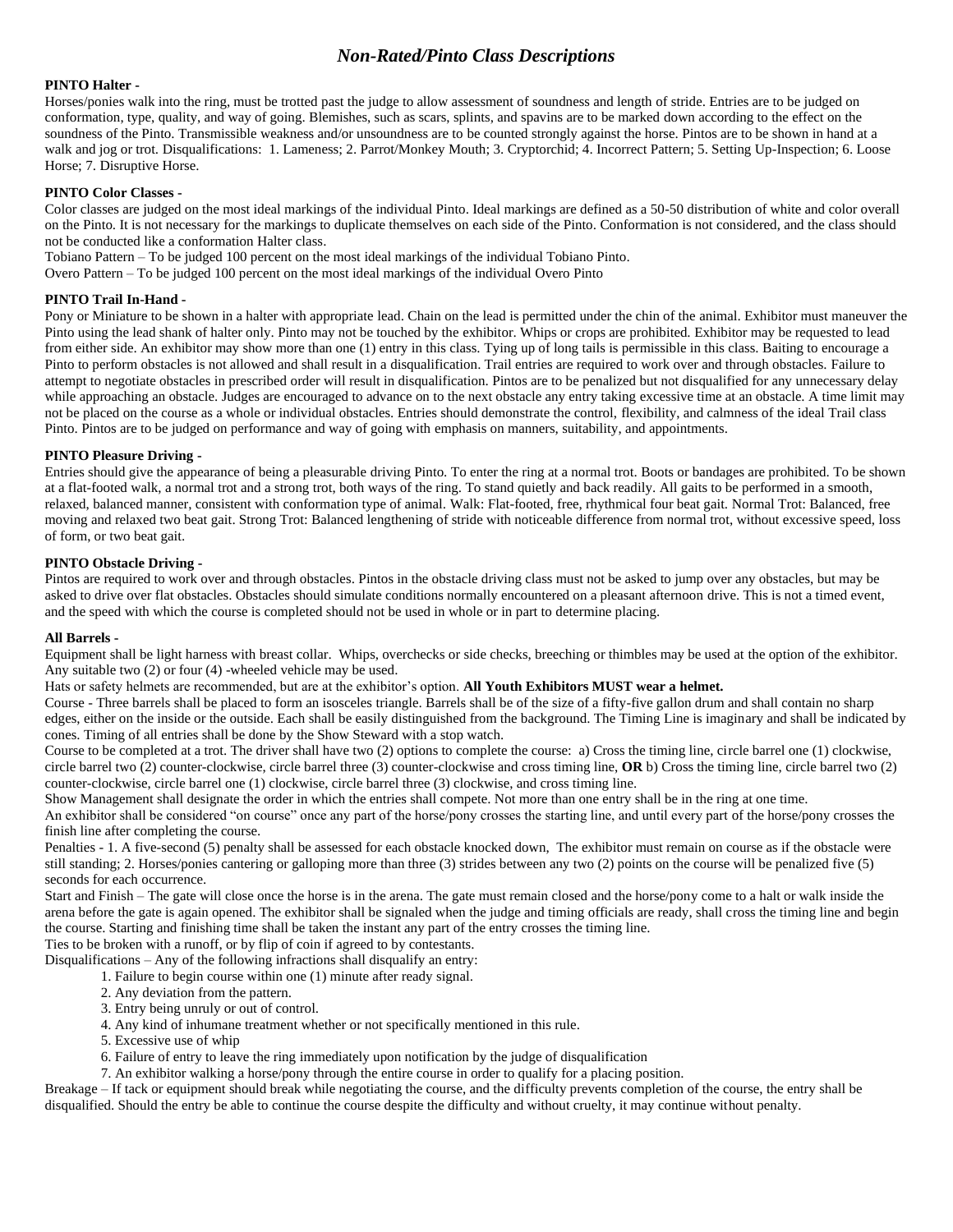

# **Area VI SP&MHBA Club Show #1 SPONSORSHIP FORM**



**May 14-15, 2022**

**CLASS SPONSOR A**nnounced during show - **\$25** each

 $Class \# \_ , \_ , \_ \_ \_ , \_ \_ \_ \_ \_ , \_ \_ \_ \_ \_ , \_ \_ \_ \_ \_ , \_ \_ \_ \_ \_ , \_ \_ \_ \_ , \_ \_ \_ \_ , \_ \_ \_ \_ , \_ \_ \_ \_ , \_ \_ \_ \_ , \_ \_ \_ \_ , \_ \_ \_ \_ , \_ \_ \_ \_ , \_ \_ \_ \_ , \_ \_ \_ \_ , \_ \_ \_ \_ , \_ \_ \_ \_ , \_ \_ \_ \_ , \_ \_ \_ \_ , \_ \_ \_ , \_ \_ \_ \_ , \_ \_ \_ , \_ \_ \_ , \_ \_$ 

**BANNER SPONSOR \$100** Banner you supply, to be hung in the arena duration of show, announced during show, plus sponsor championship or stakes class of your choice.

## **PLEASE CIRCLE THE SPONSORSHIP YOU CHOOSE.**

Company, Farm or Individual Name to be announced: **with an alleger and the contract of the contract of the contract of the contract of the contract of the contract of the contract of the contract of the contract of the con** 

**Announcement to be read during the show:** \_\_\_\_\_\_\_\_\_\_\_\_\_\_\_\_\_\_\_\_\_\_\_\_\_\_\_\_\_\_\_\_\_\_\_\_\_\_\_\_\_\_\_\_\_\_

| CONTACT PERSON       |                                          |            |
|----------------------|------------------------------------------|------------|
|                      |                                          |            |
| CITY                 |                                          | <b>ZIP</b> |
|                      |                                          |            |
| EMAIL                |                                          |            |
| <b>AMOUNT DUE \$</b> | (Make checks payable to AREA VI SP&MHBA) |            |

Contact: Heather Franklin, 911 N Tressin Rd., Salina, KS 67401 785.539.0423 [cowdog911@yahoo.com](mailto:cowdog911@yahoo.com)

# **Thank you for your support!**